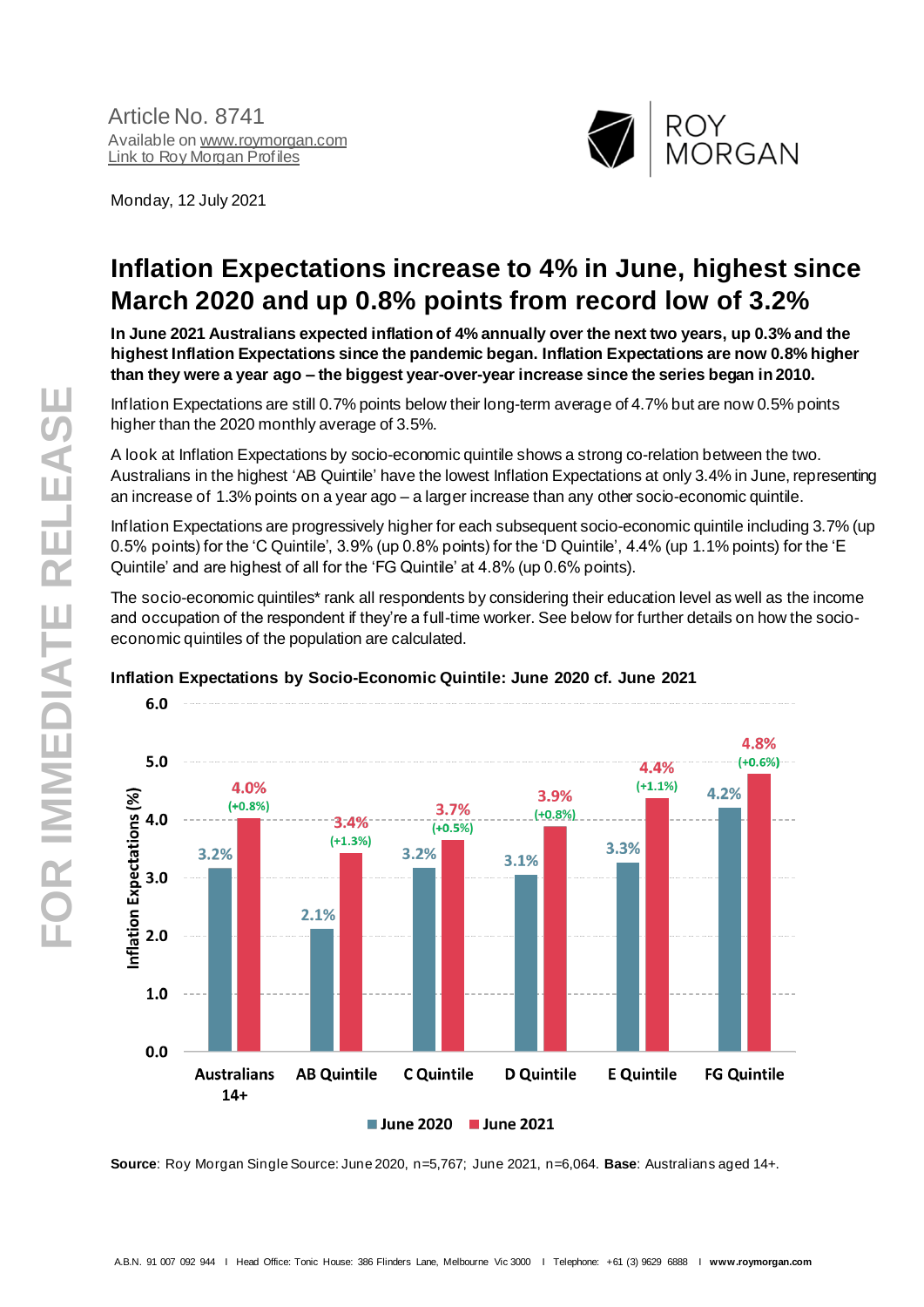## **Inflation Expectations are now highest in Tasmania and lowest in South Australia**

On a State-based level Inflation Expectations are now highest in Tasmania at 4.3%, an increase of 0.6% points from May. In addition, Inflation Expectations are slightly higher than the national average in both NSW at 4.1% (up 0.3% points) and Queensland at 4.1% (up 0.3% points).

Inflation Expectations in Victoria are in line with the national average at 4.0% (up 0.4% points since May) and Western Australia at 4.0% (up 0.6% points) while South Australia now has the lowest Inflation Expectations at 3.7%, down by 0.3% points.

The [ANZ-Roy Morgan Consumer Confidence Rating](http://www.roymorgan.com/morganpoll/consumer-confidence/consumer-monthly-results) for June was at 111.4, an increase of 15.1pts [\(+15.7%\) from June 2020](http://www.roymorgan.com/morganpoll/consumer-confidence/consumer-monthly-results) a year ago. Since then Consumer Confidence has been hit by the short lockdowns in Brisbane, Perth and Darwin and by the extended lockdown in Sydney and in the first week of July dropped to 107.8 – its lowest for three months since early April.

## **Inflation Expectations Index long-term trend – Expected Annual Inflation in next 2 years**



**Source**: Roy Morgan Single Source: Interviewingan average of 4,500 Australians aged 14+ per month (April 2010 – June 2021). See below for a comprehensive list of RBA interest rate changes during the time-period charted above.

## **Roy Morgan CEO Michele Levine says Inflation Expectations have increased to 4% in June – the highest they've been since the pandemic began in March 2020 – but the extended lockdown in Sydney risks derailing the economic recovery the longer it continues:**

*"Inflation Expectations increased by 0.3% points to 4% in June and are now up 0.8% points from a the low-point of June 2020 (3.2%) just as Victoria faced an increase in daily cases of COVID-19 that eventually led to the State being put into lockdown for nearly four months.*

*"A year later there is a similar dynamic at play with a widening outbreak of COVID-19 in Sydney however there are several key differences this time around. The most important difference is that Sydney has already entered a lockdown in late June whereas the lockdown in Victoria did not occur until there were well over 100 cases per day within the community.*

*"The second key difference is that the vaccine rollout has begun and although slower than many would have hoped ove[r 9 million vaccine doses have been administered](https://www.health.gov.au/initiatives-and-programs/covid-19-vaccines/australias-covid-19-vaccine-rollout) covering around a third* 

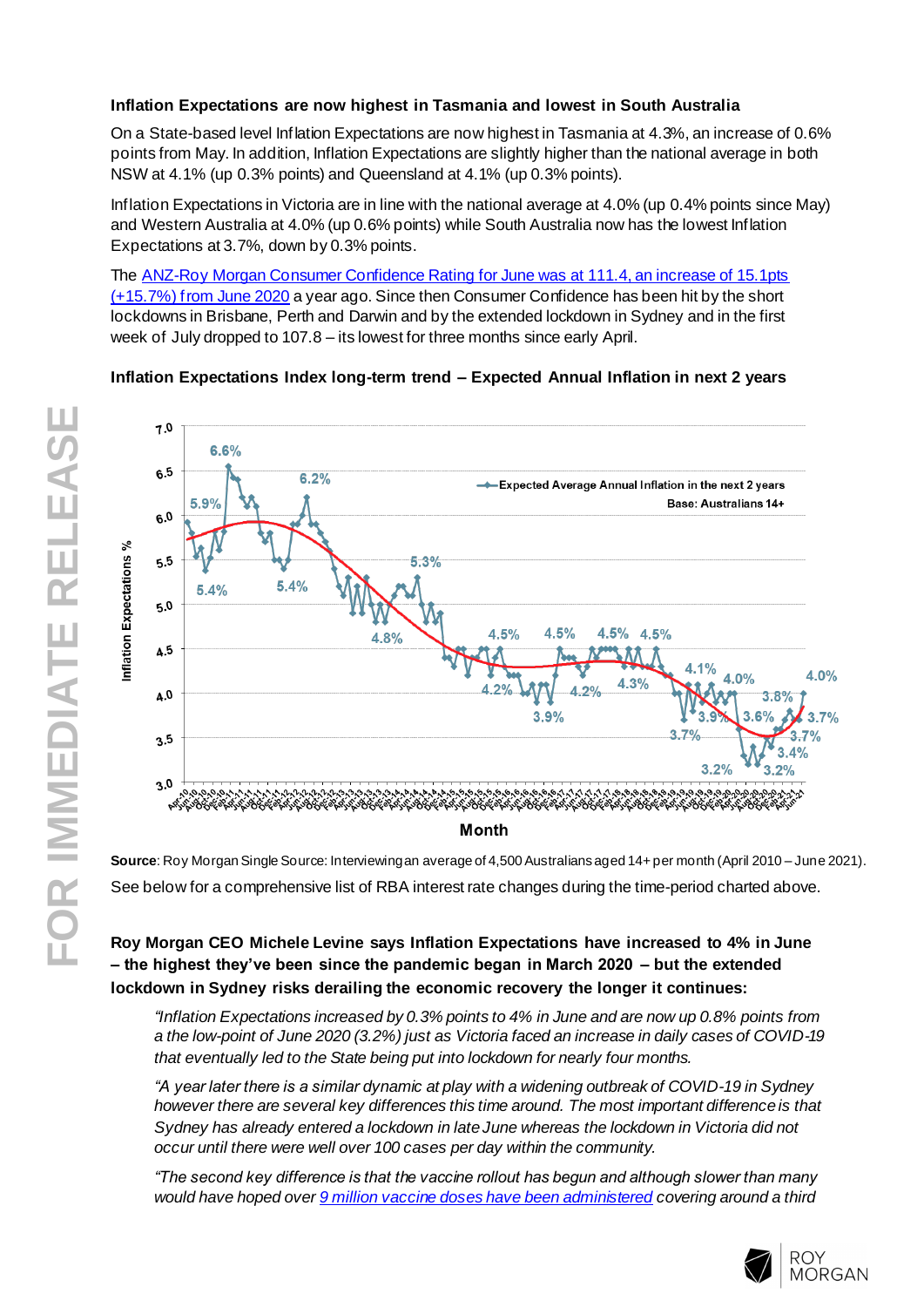*of the population. In the key demographics over 70% of Australians aged 70+ have received a vaccine dose and over 55% of people aged 50+ have received a vaccine dose.*

*"The increasing rate of vaccination in the most vulnerable populations suggest the current NSW outbreak should not cause the same level of harm and suffering as Victoria's outbreak a year ago although the economic impact will continue to mount the longer the lockdown goes on.*

*"Inflation Expectations are a key indicator of economic health and the large increase from a year ago shows the economy is on much firmer footing than during the middle of 2020. Over the year t[o March 2021 the ABS GDP figures show the economy grew by 1.1% compared to a year ago](https://www.abs.gov.au/statistics/economy/national-accounts/australian-national-accounts-national-income-expenditure-and-product/latest-release) – one of the few OECD economies to grow during the first year of the pandemic.*

*"On a more granular level the Inflation Expectations of Australians across the socio-economic spectrum have all increased strongly from a year ago – with the largest increase for those in the top 'AB Quintile' – up 1.3% points to 3.4%.*

*"However, although the 'AB Quintile' has seen the biggest increase Inflation Expectations are progressively higher the lower down the socio-economic ladder one goes. Those in the lowest 'FG Quintile' expect prices to rise by an average of 4.8% per year over the next two years indicating that as the economy recovers there is a danger of pricing pressures hitting consumers.*

*"One of the most sensitive prices most Australians keep an eye on is the price of petrol at the pump which has been rising quickly over recent months. Th[e latest figures on petrol prices](https://www.mynrma.com.au/membership/my-nrma-app/fuel-resources/weekly-report/05-07-21)  [released by the NRMA](https://www.mynrma.com.au/membership/my-nrma-app/fuel-resources/weekly-report/05-07-21) show the average price of petrol around \$1.60 a litre or higher in Sydney, Melbourne, Brisbane and Perth last week – and set to continue higher in the next few months if the Australian Dollar continues to fall.*

*"Keeping an eye on the direction of Inflation Expectations allows policy-makers to understand how the underlying dynamics in the economy are impacting on consumers and whether concerns about the prices of goods and services are being felt by the average Australian."*

The data for the Inflation Expectations series is drawn from the Roy Morgan Single Source which has interviewed an average of 4,500 Australians aged 14+ per month over the last decade from April 2010 – June 2021 and includes interviews with 6,064 Australians aged 14+ in June 2021.

## **For comments and information about Roy Morgan's Inflation Expectations data, please contact:**

**Roy Morgan Enquiries** Office: +61 (3) 9224 5309 [askroymorgan@roymorgan.com](mailto:askroymorgan@roymorgan.com)

## **The Roy Morgan Consumer Confidence Report – Including Inflation Expectations**

To learn more about the trends for Inflation Expectations as well as Consumer Confidence for different segments and demographics throughout the Australian community, purchase the Roy Morgan [Consumer Confidence Monthly Report](about:blank).

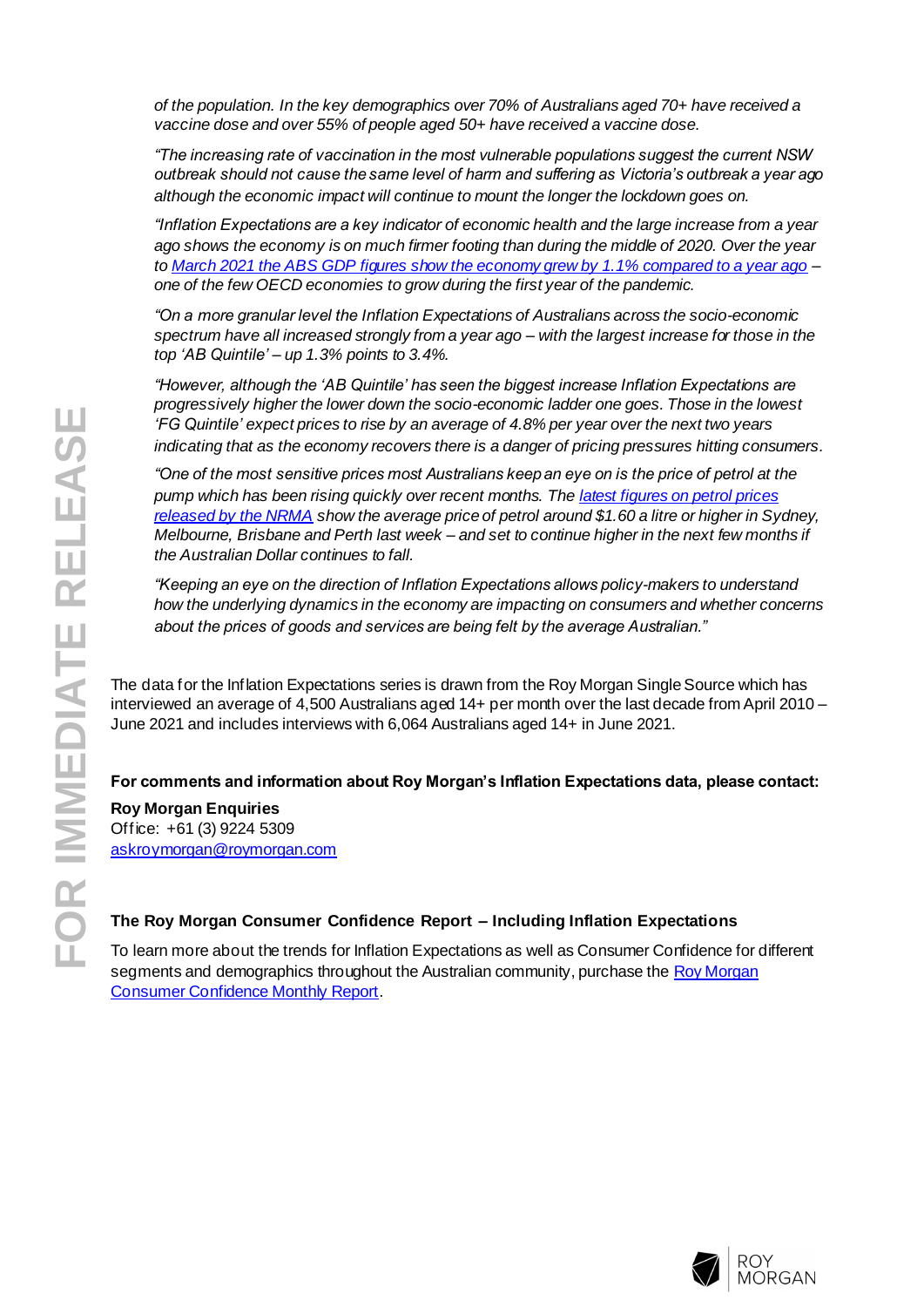# **\*Socio-Economic Status Quintiles**

Each respondent is given a score up to 60 according to their status in each of the following categories:

## **1. EDUCATION LEVEL OF RESPONDENT**

There are twelve levels of education. A score of 5 is given to those who completed only some primary school, 10 to those who finished primary school, and so on up to 60 for those who have a degree or post-graduate degree.

## **2. INCOME OF RESPONDENT (if respondent is a full-time worker)**

There are eighteen income levels. A similar scoring procedure is used giving 2 to those in the lowest income group, up to 60 to those in the highest income group.

## **3. OCCUPATION OF RESPONDENT (if respondent is a full-time worker)**

There are twelve occupation levels. Again, each level is scored at approximately 5-point intervals. Professional people receive the highest score. Note - if the respondent is not a full-time worker, then the status of the main income earner is considered.

The respondent's scores for each of the three categories are then tallied to give a score out of 180.

We then look at the frequency distribution of the scores and divide the population into five even groups of 20%, ie. quintiles.

The AB quintile is the highest level - people in this quintile have the highest scores.

Approximate breakdowns are:

#### **Score**

154+ - 5th or AB quintile 126 – 153 - 4th or C quintile 104 – 125 - 3rd or D quintile 81 – 103 - 2nd or E quintile 11 – 80 - 1st or FG quintile

Note - if the respondent is not a full-time worker, then the status of the main income earner is considered.

## **About Roy Morgan**

Roy Morgan is Australia's largest independent Australian research company, with offices in each state, as well as in the U.S. and U.K. A full-service research organisation, Roy Morgan has over 79 years' experience collecting objective, independent information on consumers.

## **Margin of Error**

The margin of error to be allowed for in any estimate depends mainly on the number of interviews on which it is based. Margin of error gives indications of the likely range within which estimates would be 95% likely to fall, expressed as the number of percentage points above or below the actual estimate. Allowance for design effects (such as stratification and weighting) should be made as appropriate.

| <b>Sample Size</b> | <b>Percentage Estimate</b> |            |            |           |  |  |  |  |  |
|--------------------|----------------------------|------------|------------|-----------|--|--|--|--|--|
|                    | 40%-60%                    | 25% or 75% | 10% or 90% | 5% or 95% |  |  |  |  |  |
| 5.000              | ±1.4                       |            | ±0.8       | ±0.6      |  |  |  |  |  |
| 50,000             | $\pm 0.4$                  | ±0.4       | ±0.3       |           |  |  |  |  |  |

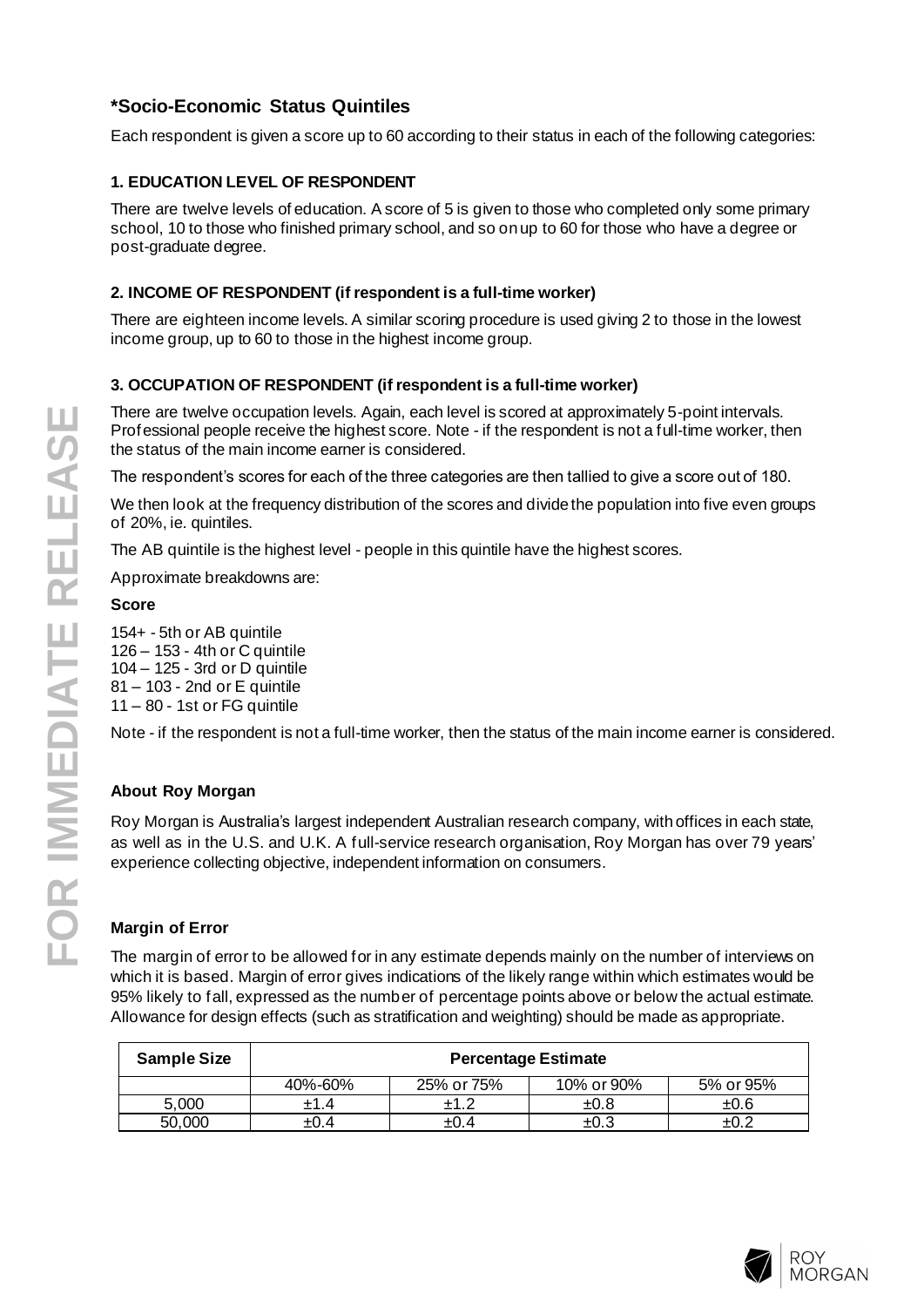## **The questions used to calculate the Monthly Roy Morgan Inflation Expectations Index.**

*1) Prices: "During the next 2 years, do you think that prices in general will go up, or go down, or stay where they are now?"*

*2a) If stay where they are now: "Do you mean that prices will go up at the same rate as now or that prices in general will not go up during the next 2 years?*

*2b) If go up or go down: "By about what per cent per year do you expect prices to (go up/ go down) on average during the next 2 years?"*

*3) "Would that be (x%) per year, or is that the total for prices over the next 2 years?"*

The Roy Morgan Inflation Expectations Index is a forward looking indicator unlike the Consumer Price Index (CPI) and is based on continuous (weekly) measurement, and monthly reporting. The Roy Morgan Inflation Expectations Index is current and relevant.

|                           |            | - - - |            |            |            |            |       |            |            |            |            |            |                   |
|---------------------------|------------|-------|------------|------------|------------|------------|-------|------------|------------|------------|------------|------------|-------------------|
| Year                      | <u>Jan</u> | Feb   | <b>Mar</b> | <u>Apr</u> | <b>May</b> | <u>Jun</u> | $Jul$ | <b>Aug</b> | <b>Sep</b> | <u>Oct</u> | <b>Nov</b> | <b>Dec</b> | Yearly<br>Average |
| 2010                      | n/a        | n/a   | n/a        | 5.9        | 5.8        | 5.5        | 5.6   | 5.4        | 5.5        | 5.8        | 5.6        | 5.8        | 5.7               |
| 2011                      | 6.6        | 6.4   | 6.4        | 6.2        | 6.1        | 6.2        | 6.1   | 5.8        | 5.7        | 5.8        | 5.5        | 5.5        | 6.0               |
| 2012                      | 5.4        | 5.5   | 5.9        | 5.9        | 6.0        | 6.2        | 5.9   | 5.9        | 5.8        | 5.7        | 5.6        | 5.4        | 5.8               |
| 2013                      | 5.2        | 5.1   | 5.3        | 4.9        | 5.2        | 4.9        | 5.3   | 5.0        | 4.8        | 4.9        | 4.8        | 5.0        | 5.0               |
| 2014                      | 5.1        | 5.2   | 5.2        | 5.1        | 5.1        | 5.3        | 5.0   | 4.8        | 5.0        | 4.8        | 4.9        | 4.4        | 5.0               |
| 2015                      | 4.4        | 4.3   | 4.5        | 4.5        | 4.2        | 4.4        | 4.4   | 4.5        | 4.5        | 4.2        | 4.4        | 4.5        | 4.5               |
| 2016                      | 4.3        | 4.2   | 4.2        | 4.2        | 4.0        | 4.0        | 4.1   | 3.9        | 4.1        | 4.1        | 3.9        | 4.2        | 4.1               |
| 2017                      | 4.5        | 4.4   | 4.4        | 4.4        | 4.3        | 4.2        | 4.3   | 4.5        | 4.4        | 4.5        | 4.5        | 4.5        | 4.4               |
| 2018                      | 4.5        | 4.4   | 4.3        | 4.5        | 4.3        | 4.5        | 4.3   | 4.3        | 4.3        | 4.5        | 4.3        | 4.2        | 4.4               |
| 2019                      | 4.2        | 4.0   | 4.0        | 3.7        | 4.1        | 3.8        | 4.1   | 3.9        | 4.0        | 4.1        | 3.9        | 4.0        | 4.0               |
| 2020                      | 3.9        | 4.0   | 4.0        | 3.6        | 3.3        | 3.2        | 3.4   | 3.2        | 3.3        | 3.5        | 3.4        | 3.6        | 3.5               |
| 2021                      | 3.6        | 3.7   | 3.8        | 3.7        | 3.7        | 4.0        |       |            |            |            |            |            | 3.8               |
| <b>Monthly</b><br>Average | 4.7        | 4.8   | 4.7        | 4.7        | 4.7        | 4.7        | 4.8   | 4.7        | 4.7        | 4.7        | 4.7        | 4.6        | 4.7               |

## **Monthly Roy Morgan Inflation Expectations Index (2010 – 2021)**

**Overall Roy Morgan Inflation Expectations Average: 4.7**

## **RBA interest rates changes during the time-period measured: 2010-2020.**

## **RBA – Interest rate increasing cycle (2010):**

#### **2010**

.

April 2010: +0.25% to 4.25%; May 2010: +0.25% to 4.75%, November 2010: +0.25% to 5%.

#### **RBA – Interest rate cutting cycle (2011-2013, 2015-2016 & 2019-2020):**

#### **2011**

November 2011: -0.25% to 4.5%; December 2011: -0.25% to 4.25%.

#### **2012**

May 2012: -0.5% to 3.75%; June 2012: -0.25% to 3.5%; October 2012: -0.25% to 3.25%; December 2012: -0.25% to 3%.

## **2013**

May 2013: -0.25% to 2.75%; August 2013: -0.25% to 2.5%.